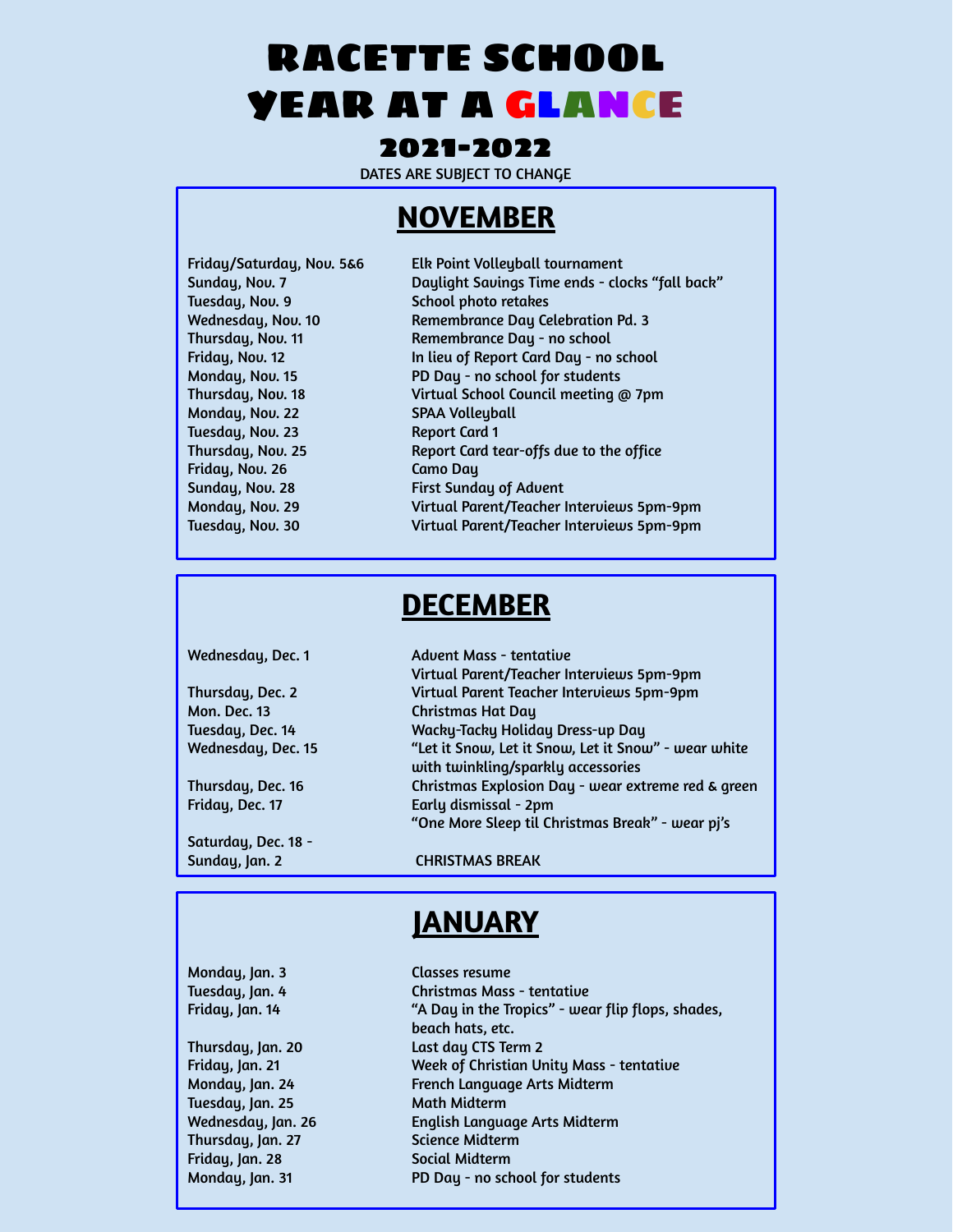### **FEBRUARY**

Wednesday, Feb. 23 Pink Shirt Day

Tuesday, Feb. 1 Faith PD Day - no school for students Wednesday, Feb. 9 Grade 8 ski trip to Kinosoo Wednesday, Feb. 16 PD Day - no school for students Thursday, Feb. 17 Teachers' Convention - no school for students Friday, Feb. 18 Teachers' Convention - no school for students Monday, Feb. 21 Family Day - no school Friday, Feb. 25 SPAA Curling - tentative

## **MARCH**

Tuesday, Mar. 1 Shrove Tuesday Friday/Saturday, Mar. 4&5 SPAA Basketball

Tuesday, Mar. 15 Report Card 2 Friday, Mar. 18 Crazy Sock Day Monday, Mar. 21 - Friday, Mar. 25 SPRING BREAK Monday, Mar. 28 Classes resume

Wednesday, Mar. 2 Ash Wednesday Celebration Monday, Mar. 7 PD Day - no school for students Thursday, Mar. 10 Grade 9 Orientation Night @ 6:30pm St. Paul Regional High School Sunday, Mar. 13 Turn clocks ahead Thursday, Mar. 17 Report Card tear-offs due to the office

Thursday, Mar. 31 Parent/Teacher Interviews 5:30pm-8pm

## **APRIL**

Tuesday, Apr. 5 Last day CTS Term 3 Wednesday, Apr. 6 Reconciliation Thursday, Apr. 21 Easter Mass Tuesday, Apr. 26 SPAA Badminton

Friday, Apr. 15 Good Friday - no school Monday, Apr. 18 Easter Monday - no school Tuesday Apr. 19 **PD Day - no school for students** Friday, Apr. 22 Earth Day - wear blue & green Wednesday, Apr. 27 Administrative Professionals Day